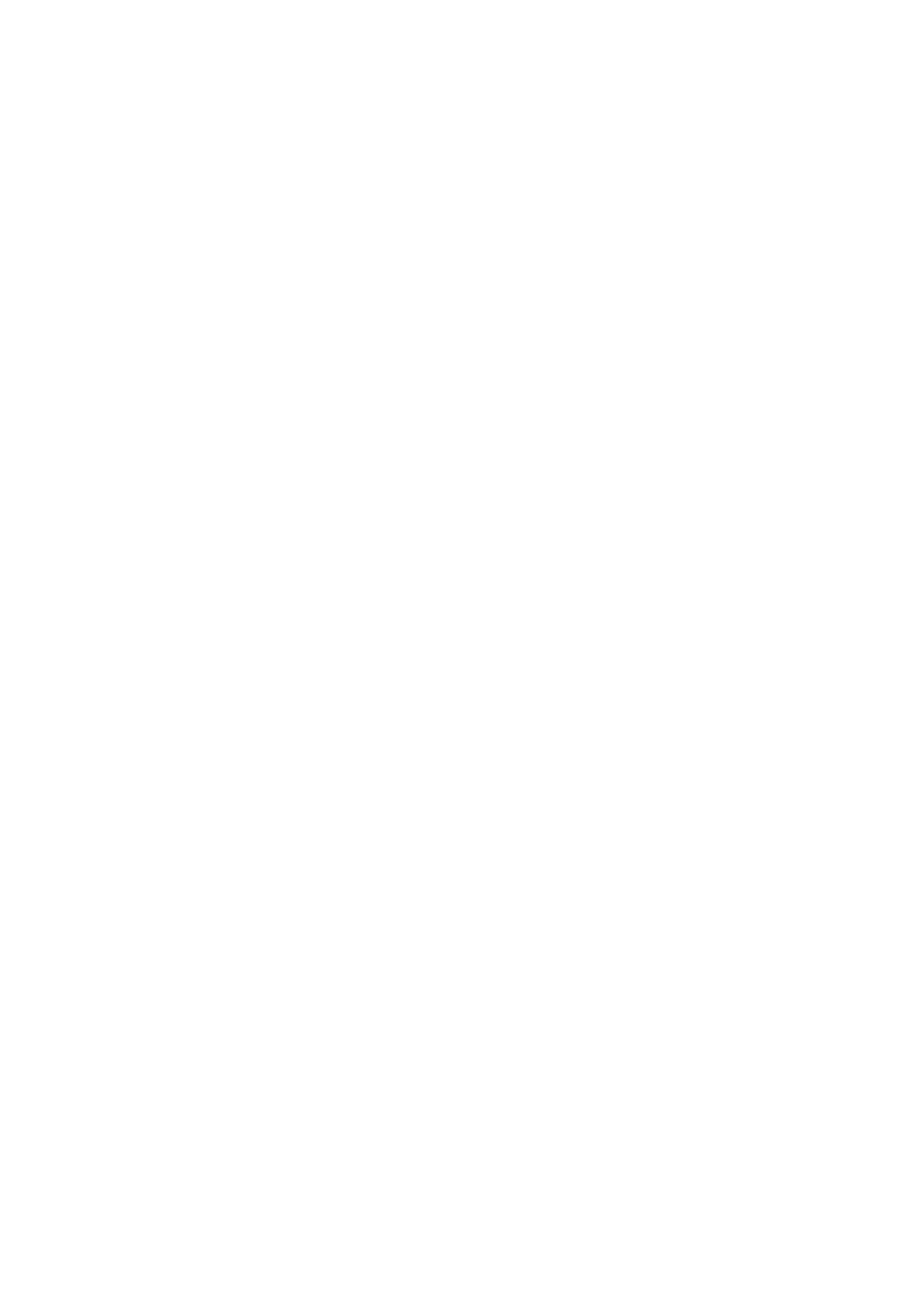## **Policies in the Core Strategy which replace, or amend the area affected by, Selby District Local Plan Policies.**

## **a) Policies in the Core Strategy which replace Selby District Local Plan Policies.**

| <b>Core Strategy Policy</b> |                                                               | <b>Replaces SDLP Policies</b>                                                                 |                                                                                                                                                                                                                                                                                                                                                                                                                                                         |
|-----------------------------|---------------------------------------------------------------|-----------------------------------------------------------------------------------------------|---------------------------------------------------------------------------------------------------------------------------------------------------------------------------------------------------------------------------------------------------------------------------------------------------------------------------------------------------------------------------------------------------------------------------------------------------------|
| CP <sub>1</sub>             | <b>Spatial Development</b><br>Strategy                        | GB <sub>2</sub><br>GB4<br>DL <sub>1</sub><br>H <sub>2</sub> A<br>H <sub>6</sub><br>H7<br>EMP7 | Control of Development in the Green Belt<br>Character And Visual Amenity of the Green<br><b>Belt</b><br>Control of Development in the Countryside<br>Managing the Release of Housing Land<br>Housing Development in the Market Towns<br>and Villages that are capable of<br>accommodating additional growth<br>Housing Development in villages that are<br>capable of accommodating only limited<br>growth<br>Employment Development in the Countryside |
| CP <sub>1</sub> A           | Management of<br>Residential<br>Development in<br>Settlements | H2A<br>H <sub>6</sub><br>H7                                                                   | Managing the Release of Housing Land<br>Housing Development in the Market Towns<br>and Villages that are capable of<br>accommodating additional growth<br>Housing Development in villages that are<br>capable of accommodating only limited<br>growth                                                                                                                                                                                                   |
| CP <sub>2</sub>             | The Scale and<br>Distribution of Housing                      | H1<br>H <sub>2</sub> A<br>H <sub>6</sub><br>H7                                                | <b>Housing Land Requirement</b><br>Managing the Release of Housing Land<br>Housing Development in the Market Towns<br>and Villages that are capable of<br>accommodating additional growth<br>Housing Development in villages that are<br>capable of accommodating only limited<br>growth                                                                                                                                                                |
| CP <sub>2</sub> A           | Olympia Park Strategic<br>Development Site                    | BAR/1<br>BAR/1A                                                                               | Land for Employment Development at<br>Magazine Road, Barlby<br>Land for Employment Development rear of<br>BOCM, Barlby Road, Barlby                                                                                                                                                                                                                                                                                                                     |
| CP <sub>3</sub>             | <b>Managing Housing</b><br><b>Land Supply</b>                 | H <sub>2</sub> A                                                                              | Managing the Release of Housing Land                                                                                                                                                                                                                                                                                                                                                                                                                    |
| CP4                         | <b>Housing Mix</b>                                            | N/A                                                                                           |                                                                                                                                                                                                                                                                                                                                                                                                                                                         |
| CP <sub>5</sub>             | Affordable Housing                                            | N/A                                                                                           |                                                                                                                                                                                                                                                                                                                                                                                                                                                         |
| CP <sub>6</sub>             | <b>Rural Housing</b><br><b>Exception Sites</b>                | H <sub>11</sub>                                                                               | Rural Affordable Housing                                                                                                                                                                                                                                                                                                                                                                                                                                |
| CP7                         | The Travelling<br>Community                                   | H <sub>16</sub>                                                                               | <b>Gypsy Site Provision</b>                                                                                                                                                                                                                                                                                                                                                                                                                             |